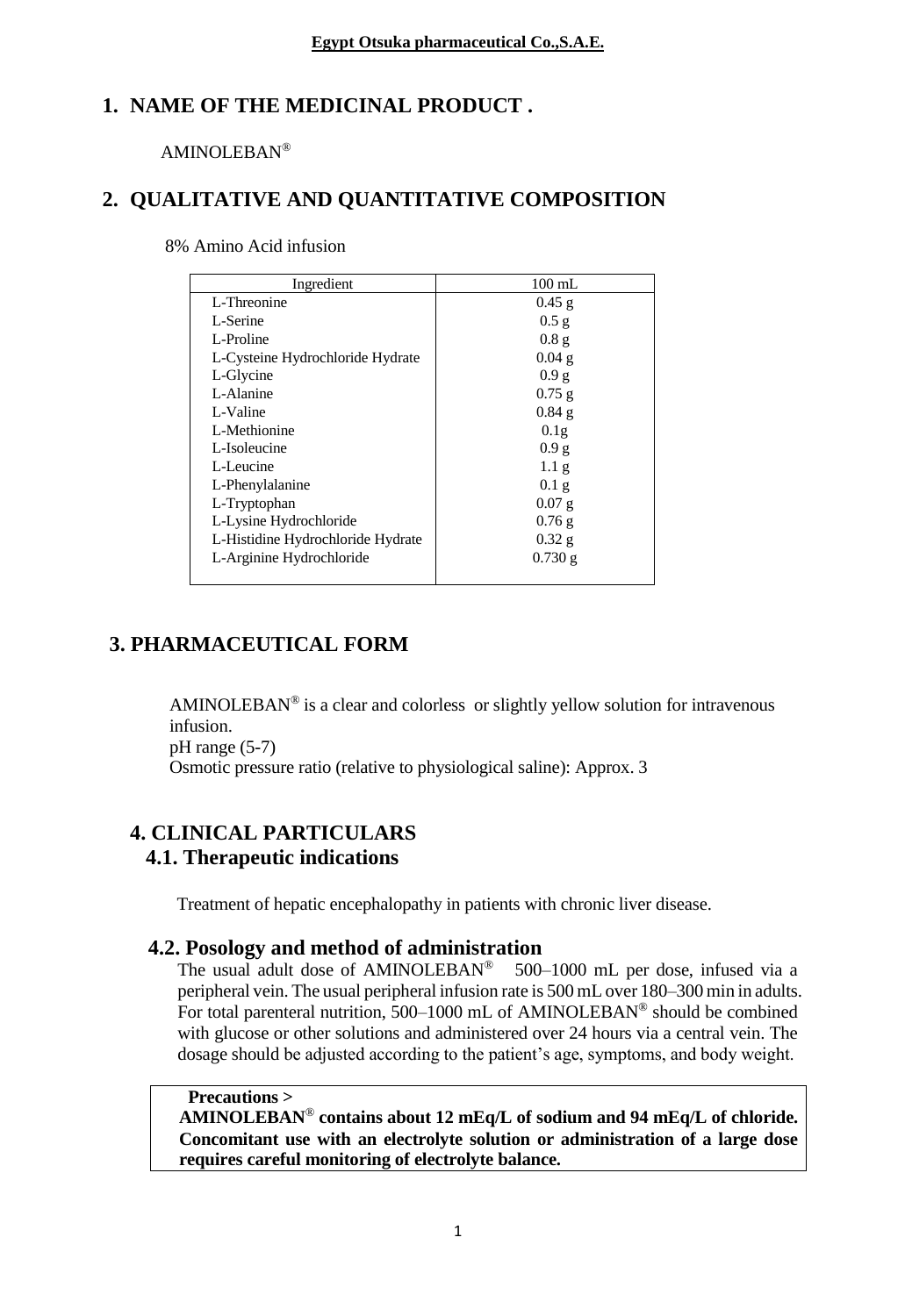# **4.3. Contraindications**

#### **(AMINOLEBAN**® **is contraindicated in the following patients.)**

- (1) Patients with serious renal disorder (patients on dialysis or hemofiltration are excluded) [Urea and other amino acid metabolites may be retained, which may worsen the patient's clinical condition. [See (3 in section 1) & (Section 2) in 4.4 Special warnings and precautions for use].
- (2) Patients with abnormal amino acid metabolism [Because the infused amino acids are not adequately metabolized, the patient's clinical condition may be worsened.

## **4.4. Special warnings and precautions for use**

#### **1- Careful Administration (AMINOLEBAN**® **should be administered with care in the following patients.)**

- (1) Patients with severe acidosis [The patient's clinical condition may be worsened.]
- (2) Patients with congestive cardiac failure [An increase in the circulating blood volume may worsen the patient's clinical condition.]
- (3) Patients on dialysis or hemofiltration with serious renal disorder [Urea and other amino acid metabolites may be retained.] (See section 2. Important Precautions.)

\*Contains *sodium metabisulfite*, a sulfite that may cause allergic-type reactions including anaphylactic symptoms and life-threatening or less severe asthmatic episodes in certain susceptible people. Sulfite sensitivity is seen more frequently in asthmatic than in non asthmatic people."

# **2. Important Precautions**

The volume of urea, etc. removed and accumulated in patients on dialysis or hemofiltration with serious renal disorder varies depending on the dialysis method and patients' conditions. Initiation and continuation of administration should be determined after the patient's conditions are carefully checked based on assessment of blood biochemistry, acid-base equilibrium, and body-fluid balance, etc.

# **4.5. Undesirable effects**

Reported incidence rates are based on data from 3324 patients with chronic liver disease, and a total of 35 patients (1.1%) experienced 52 adverse reactions. **Note:** The indication for use in patients with acute liver disease was deleted due to the findings obtained by the drug efficacy reevaluation. Of the 330 patients with this condition evaluated, there was one reported case of fever (0.3%).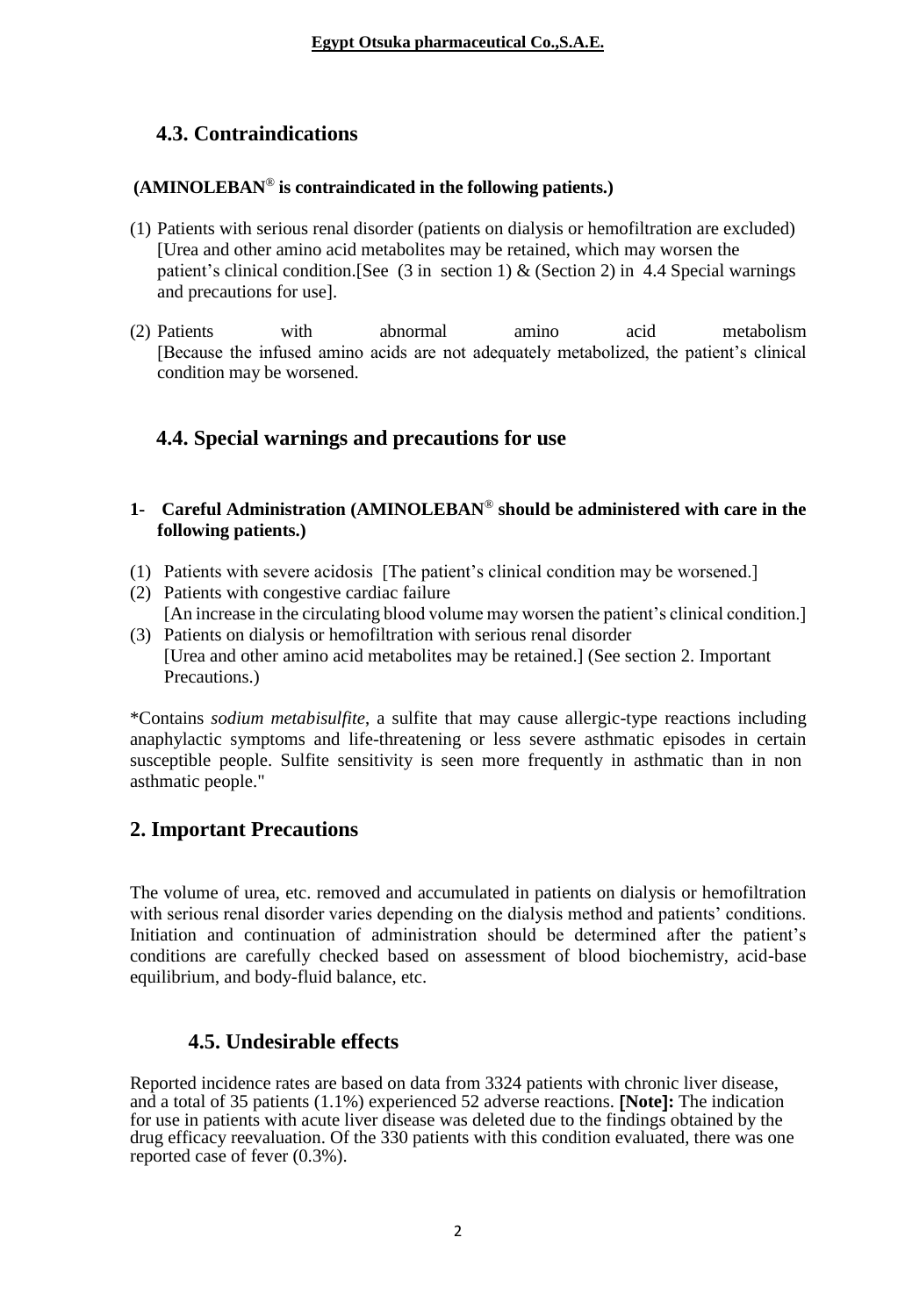#### **(1) Clinically significant adverse reactions**

#### **1) Hypoglycemia (frequency unknown)**:

Hypoglycemia may occur. If the patient develops hypoglycemia, glucose should be administered promptly by intravenous infusion. In addition, appropriate nutrition management is recommended in such patients.

#### **2)Hyperammonemia (frequency unknown)**:

Hyperammonemia has been reported. If the patient develops persistent hyperammonemia during the administration of AMINOLEBAN<sup>®</sup>, discontinue administration of nitrogen sources including AMINOLEBAN<sup>®</sup> and institute appropriate measures.

#### **(2) Other adverse reactions**

If adverse reactions are observed, discontinue the administration, and institute appropriate treatment.

|                                           | <b>Frequency</b>                              |                              |                            |  |
|-------------------------------------------|-----------------------------------------------|------------------------------|----------------------------|--|
| <b>Reactions</b>                          | <b>Unknown</b>                                | $0.1\% - 5\%$                | $< 0.1\%$                  |  |
| Hypersensitivity                          | Rash, etc.                                    |                              |                            |  |
| Gastrointestinal                          |                                               | Nausea,<br>vomiting,<br>etc. |                            |  |
| Cardiovascular                            | Chest discomfort,<br>palpitation, etc.        |                              |                            |  |
| Metabolic                                 | <b>Transient increase</b><br>in blood ammonia |                              |                            |  |
| Large dose and<br>rapid<br>administration | Acidosis                                      |                              |                            |  |
| Others                                    | Chills, fever                                 |                              | Vascular pain,<br>headache |  |

Reporting suspected adverse reactions after authorization of the medicinal product is important. It allows continued monitoring of the benefit/risk balance of the medicinal product. Healthcare professionals are asked to report any suspected adverse reactions via: [Safety.reporting@egyptotsuka.com](mailto:Safety.reporting@egyptotsuka.com) or by sending an e-mail to [PV.report@edaegypt.gov.eg](mailto:PV.report@edaegypt.gov.eg)

## **4.6. Overdose**

Hyperammonemia has been reported when an amino acid solution, including  $\overrightarrow{AMINOLEBAN}$ <sup>®</sup>, was administered in combination with oral intake of nitrogen (total nitrogen: 160 g). (See "**Clinically significant adverse reactions**" above.)

# **5. PHARMACOLOGICAL PROPERTIES**

#### **PHARMACOKINETICS**

(Reference data in rats):

 $14$ C-labeled amino acids formulated in AMINOLEBAN<sup>®</sup> were readily distributed to almost the entire body after intravenous infusion in rats. In 6 hours, 50 to 70% of the administered amino acids was taken up into protein fractions. The ratio of branched-chain amino acids to the total amino acids in the protein fractions was highest in the brain. Up to 72 hr, 41.7% of the administered dose was excreted in the expired air, 5.9% in the urine, and 2.6% in the feces.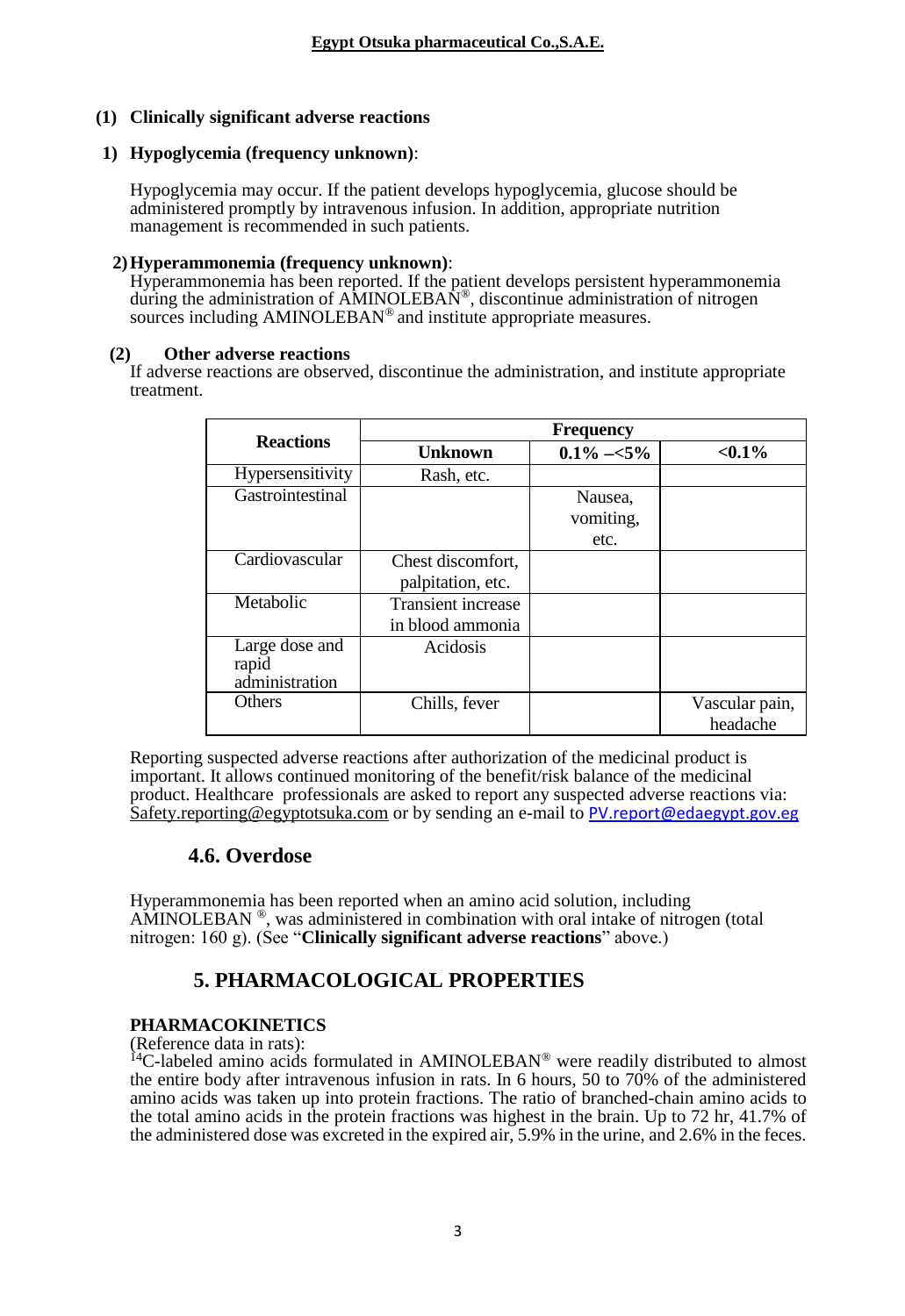## **CLINICAL STUDIES**

AMINOLEBAN<sup>®</sup> was administered to patients with hepatic encephalopathy associated with chronic liver disease, and the clinical effect of AMINOLEBAN® was evaluated. A prompt improvement in the coma scale (an index of disturbance of consciousness) and a prompt decrease in blood ammonia concentrations were observed. In addition, patients showed improvement in neuropsychological function as assessed by writing, drawing, flapping tremor, number connection test, and orientation and calculation tests as well as by EEG tracings.

The efficacy of AMINOLEBAN<sup>®</sup> in hepatic encephalopathy in clinical studies was summarized below:

Efficacy in hepatic encephalopathy

| <b>Clinical condition</b>                         | <b>Effectiveness rate*</b> |  |
|---------------------------------------------------|----------------------------|--|
| Encephalopathy due to liver cirrhosis             | 73.3% (198/270)            |  |
| Encephalopathy due to hepatocellular<br>carcinoma | 62.2% (56/90)              |  |
| Encephalopathy due to other causes                | $62.5\%$ $(5/8)$           |  |
| Total                                             | $70.4\%$ $(259/368)$       |  |

\* Significant improvement or complete resolution of disturbance of consciousness or improvement in coma scale by one or more grades (Davidson's classification).

## **PHARMACOLOGY**

- (1) AMINOLEBAN® normalized the Fischer's ratio in the plasma and brain, improved monoamine metabolism in the brain, and corrected a sleep-wakefulness pattern in portacavalshunted rats (chronic hepatic insufficiency model).
- (2) When infused to portacaval-shunted rats loaded with ammonia, AMINOLEBAN® normalized the Fischer's ratio in the plasma and brain, decreased blood ammonia levels, and improved EEG and monoamine metabolism in the brain.

#### **Use in the Elderly**

Because elderly patients often have reduced physiological function, it is advisable to consider reducing the dose by decreasing the infusion rate.

#### **Pediatric Use**

The safety in children has not been established (no clinical experience).

# **6. PHARMACEUTICAL PARTICULARS**

**6.1. List of excipients** 

Sodium metaBisulfite Sodium Hydroxide Water for injection

## **6.2. Shelf life:**

3 Years